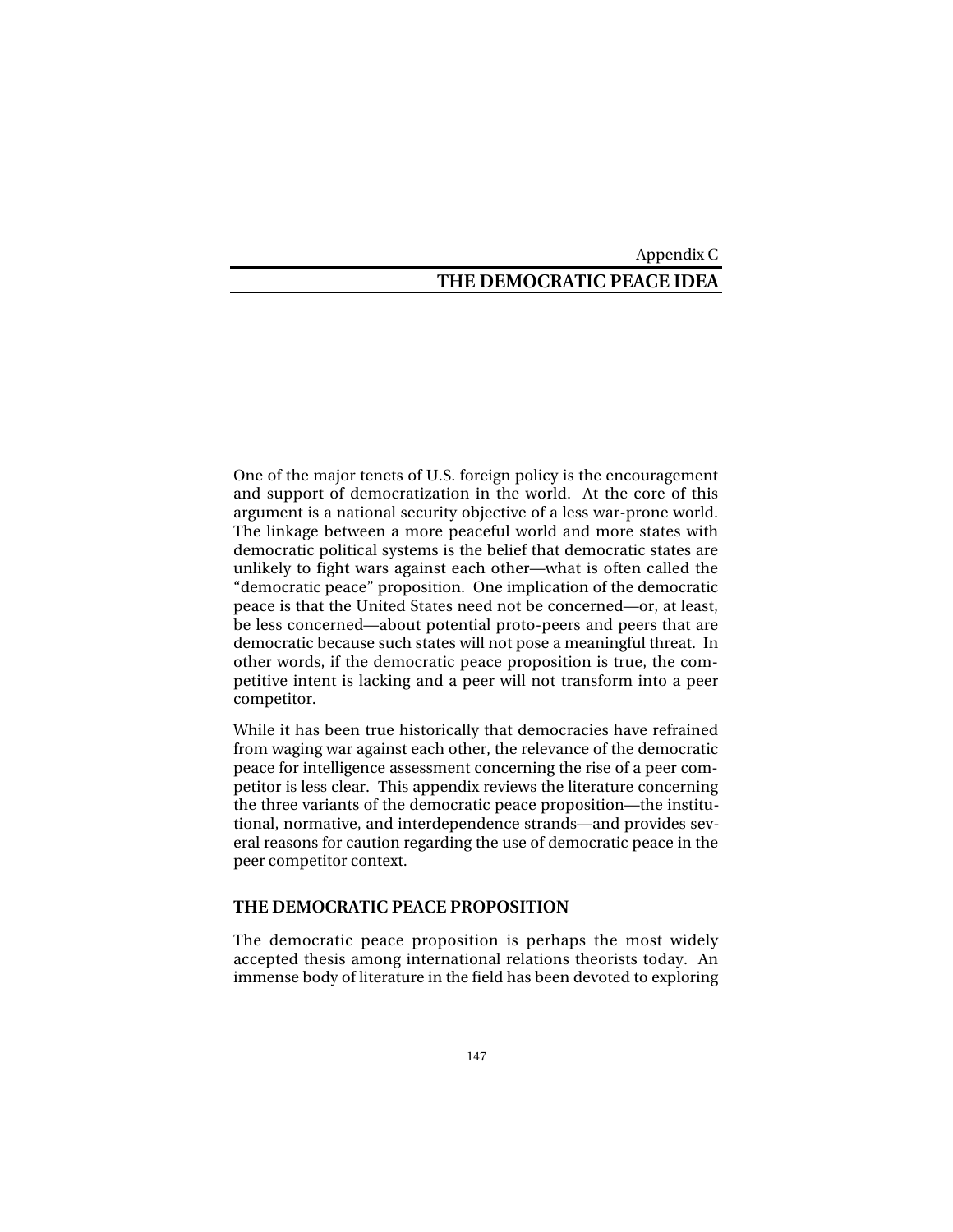the proposition<sup>1</sup> and, though there is a vocal dissenting minority, the consensus view is summed up in the remark that the "absence of war between democratic states comes as close as anything we have to an empirical law in international relations."2 Although the idea is an old one, dating back to Immanuel Kant's writings in the 18th century, the explosion of scholarly interest in the topic has taken place since 1990.

The primary claim of democratic peace proponents is that democratic states do not wage war against each other, although a number of scholars have modified the claim to the proposition that "democracies are *less likely* to fight wars with each other."3 The democratic peace also includes a handful of other claims, such as:

- Democracies tend to prevail in wars they fight with nondemocracies.4
- In wars they initiate, democracies suffer fewer casualties and fight shorter wars than nondemocratic states.<sup>5</sup>
- Democratic states locked in disputes with each other choose more peaceful means of resolution than other pairings of states.<sup>6</sup>

\_\_\_\_\_\_\_\_\_\_\_\_\_\_

<sup>&</sup>lt;sup>1</sup>For an evaluation of the current state of the field, see James Lee Ray, "Does Democracy Cause Peace?" *Annual Review of Political Science*, 1 (1998), pp. 27–46.

<sup>&</sup>lt;sup>2</sup>Jack S. Levy, "The Causes of War: A Review of Theories and Evidence," in Philip E. Tetlock, Jo L. Husbands, Robert Jervis, Paul C. Stern, and Charles Tilly (eds.), *Behavior, Society, and Nuclear War*, Vol. 1, New York: Oxford University Press, 1989, p. 270.

<sup>3</sup>David A. Lake, "Powerful Pacifists: Democratic States and War," *American Political Science Review*, 86:1 (March 1992), p. 32 (emphasis added).

<sup>4</sup>David Lake, "Powerful Pacifists"; Dan Reiter and Allan C. Stam III, "Democracy, War Initiation, and Victory," *American Political Science Review*, 92:2 (June 1998), pp. 377– 389.

<sup>&</sup>lt;sup>5</sup>D. Scott Bennett and Allan C. Stam, "The Duration of Interstate Wars, 1816–1985," *American Political Science Review*, 90:2 (June 1996), pp. 239–257; Randolph M. Siverson, "Democracies and War Participation: In Defense of the Institutional Constraints Argument," *European Journal of International Relations*, 1 (December 1995), pp. 481–490.

<sup>6</sup>William J. Dixon, "Democracy and the Peaceful Settlement of International Conflict," *American Political Science Review*, 88:1 (March 1994), pp. 14–32; Michael Mousseau, "Democracy and Compromise in Militarized Interstate Conflicts, 1816–1992," *Journal of Conflict Resolution*, 42:2 (April 1998), pp. 210–230.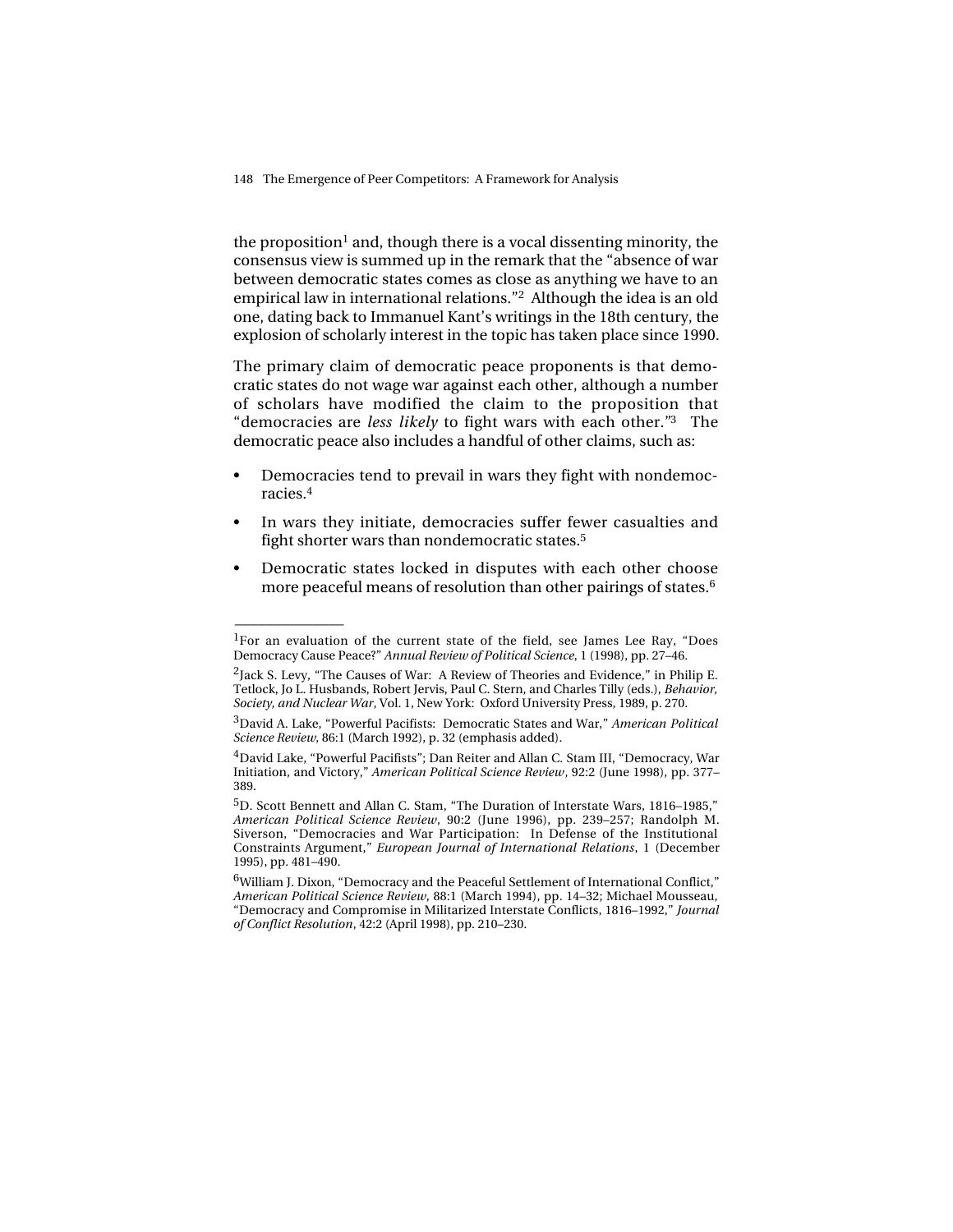Democratic great powers do not initiate preventive wars.<sup>7</sup>

Explanations of the democratic peace typically fall into one—or a combination of—three main categories:

- Democratic *institutions* place constraints on the ability of leaders to fight other democracies, or simply make them reluctant to choose war;
- *Norms* shared by democratic states cause them to view each other as pacific and unthreatening; and
- Democracy tends to foster *economic interdependence*, which reduces the likelihood of war.

## **Institutional Arguments**

 $\overline{\phantom{a}}$ 

As illustrated in Figure C.1, democratic institutions are believed to cause peace in one of two ways. The most common argument is that the constitutional and legal restraints on executive action in democratic states—as well as the existence of free public debate—are a bulwark against peace for several reasons. $8$  They give democracies sufficient time to work through disagreements peacefully, democracies are unlikely to fear that other democracies will initiate a surprise attack, and, in general, leaders are limited in their ability to independently launch wars against other democracies.

A more recent institutional argument focuses on the desire of democratic elites to be reelected.9 Democratic leaders are primarily concerned about retaining office, and they are especially concerned about policy failure. Consequently, they fight harder and are more cautious: They try harder to win wars by spending more resources, and they only engage in fights they anticipate winning. Furthermore,

<sup>7</sup>Randall Schweller, "Domestic Structure and Preventive War: Are Democracies More Pacific?" *World Politics,* 44:2 (January 1992), pp. 235–269.

<sup>8</sup>John M. Owen, "How Liberalism Produces Democratic Peace," *International Security*, 19:2 (Fall 1994), pp. 87–125.

<sup>9</sup>Bruce Bueno de Mesquita, James D. Morrow, Randolph M. Siverson, and Alastair Smith, "An Institutional Explanation of the Democratic Peace," *American Political Science Review*, 93:4 (December 1999), pp. 791–807.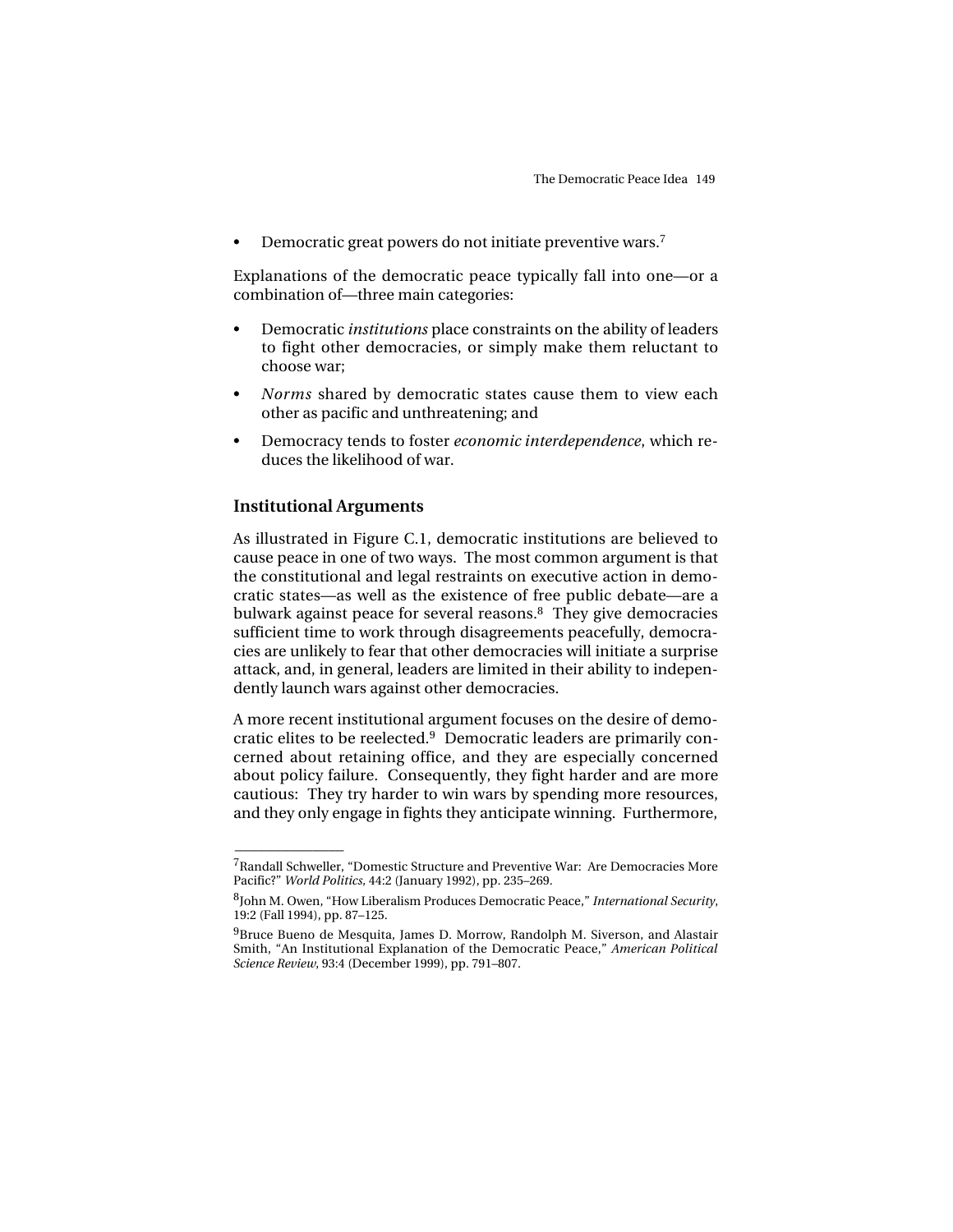

**Figure C.1—Institutions and Democratic Peace**

since democratic states contemplating war are likely to try harder, war is likely to be long and bloody and there is a greater risk of policy failure. Hence, democratic states are prone to negotiate with each other, rather than fight.

### **Normative Arguments**

According to normative arguments, democracies believe that other democracies are reasonable, predictable, and trustworthy, as Figure C.2 highlights. Consequently, they will be disinclined to fight other democracies because they perceive that their intentions will always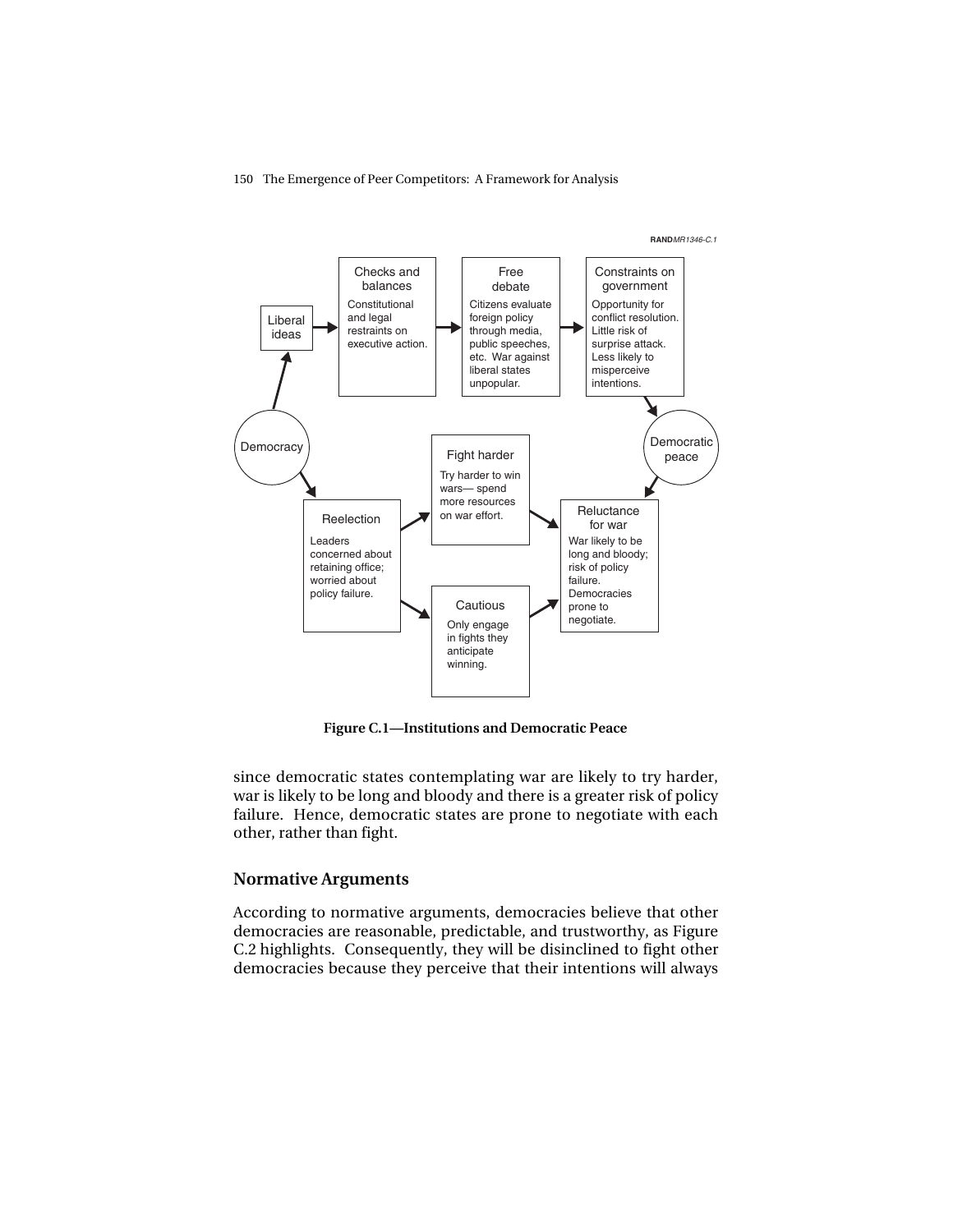be pacific. In other words, democracies establish an atmosphere of "live and let live" with each other that results in a fundamental sense of stability.10

## **Interdependence Arguments**

\_\_\_\_\_\_\_\_\_\_\_\_\_\_

Democratic states have free-market economies, and, since they are better able to offer credible commitments regarding the terms of trade and capital flows than authoritarian states, they are more inclined to trade with one another.<sup>11</sup> As Figure C.3 exemplifies, interdependence promotes peace by increasing contacts among democracies and contributing to mutual understanding. Trade helps create transnational ties that encourage accommodation rather than conflict. Furthermore, trade is mutually beneficial to its participants, and war may negatively affect a country's economy because it could potentially cut off critical imports or exports. Finally, trade tends to decrease the benefits of conquest. Thus, the potential loss of trade decreases the willingness of both sides to fight.



**Figure C.2—Norms and Democratic Peace**

 $^{10}$ Zeev Maoz and Bruce M. Russett, "Normative and Structural Causes of Democratic Peace, 1946–1986," *American Political Science Review*, 87:3 (September 1993), pp. 624– 638.

<sup>11</sup>John R. Oneal and Bruce M. Russett, "The Classical Liberals Were Right: Democracy, Interdependence, and Conflict, 1950–1985," *International Studies Quarterly*, 41:2 (June 1997), pp. 267–294.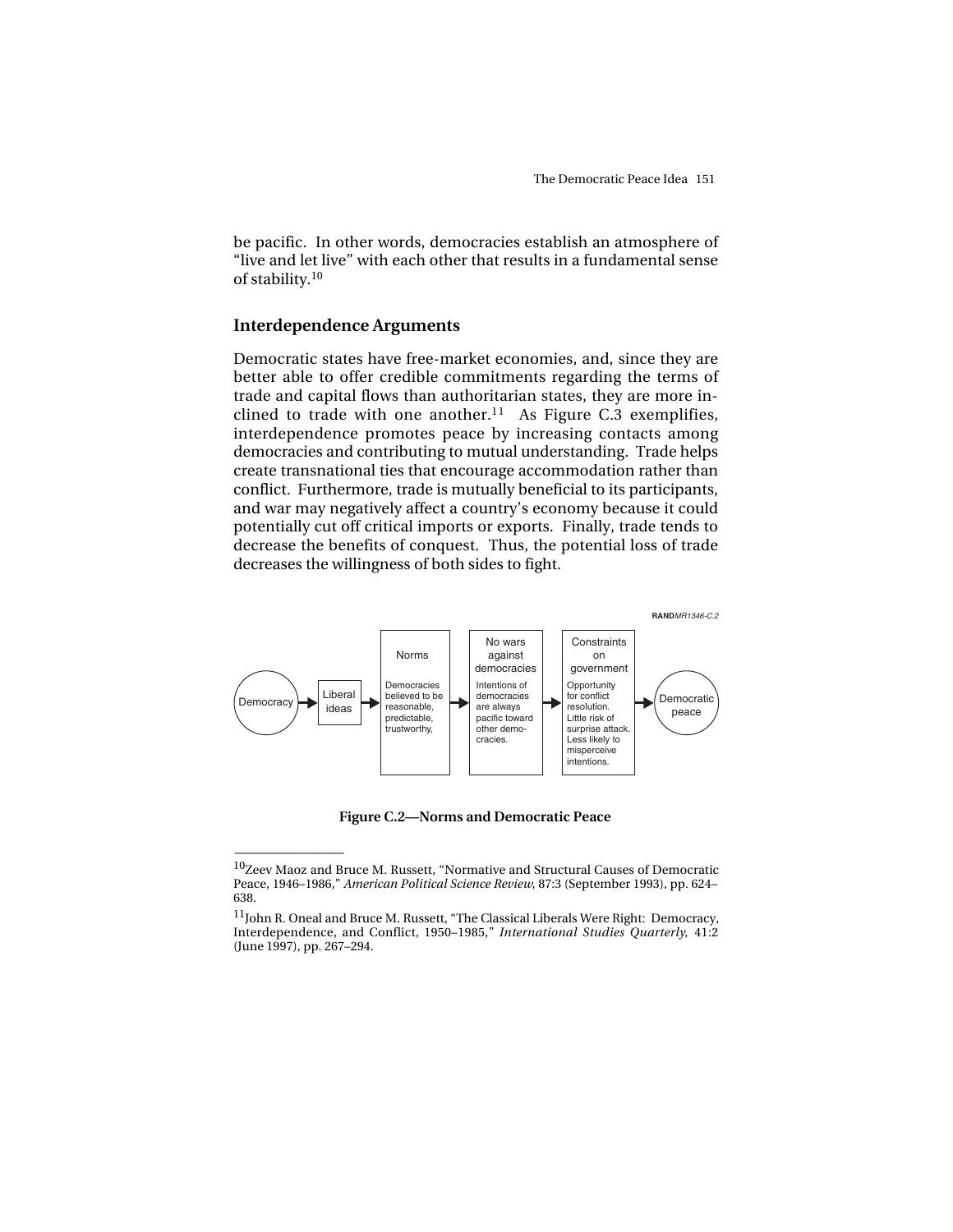

**Figure C.3—Interdependence and Democratic Peace**

## **CAVEATS**

Many democratic peace proponents have been careful with their wording in noting that democracies are *less likely* to fight each other. This is, of course, a probabilistic—not a deterministic—statement. War may be unlikely between democracies, but it is nonetheless possible. Since security rests on being prepared for all types of situations, the probabilistic statement removes a good deal of the relevance of the democratic peace proposition in the context of the work on a peer competitor.

For defense intelligence purposes, the following conditions are important caveats to the democratic peace proposition when competition is with democratic peer competitors. In an overall sense, these conditions demonstrate that the prudent course of action for the United States is that it needs to retain concern about the rise of democratic peer competitors, even if the probability of large-scale war between democratic states has historically been very low. After all, during the Cold War there was hostile competition between the United States and the Soviet Union, though direct military conflict between the two was averted. A short list includes six conditions (each examined in greater detail below):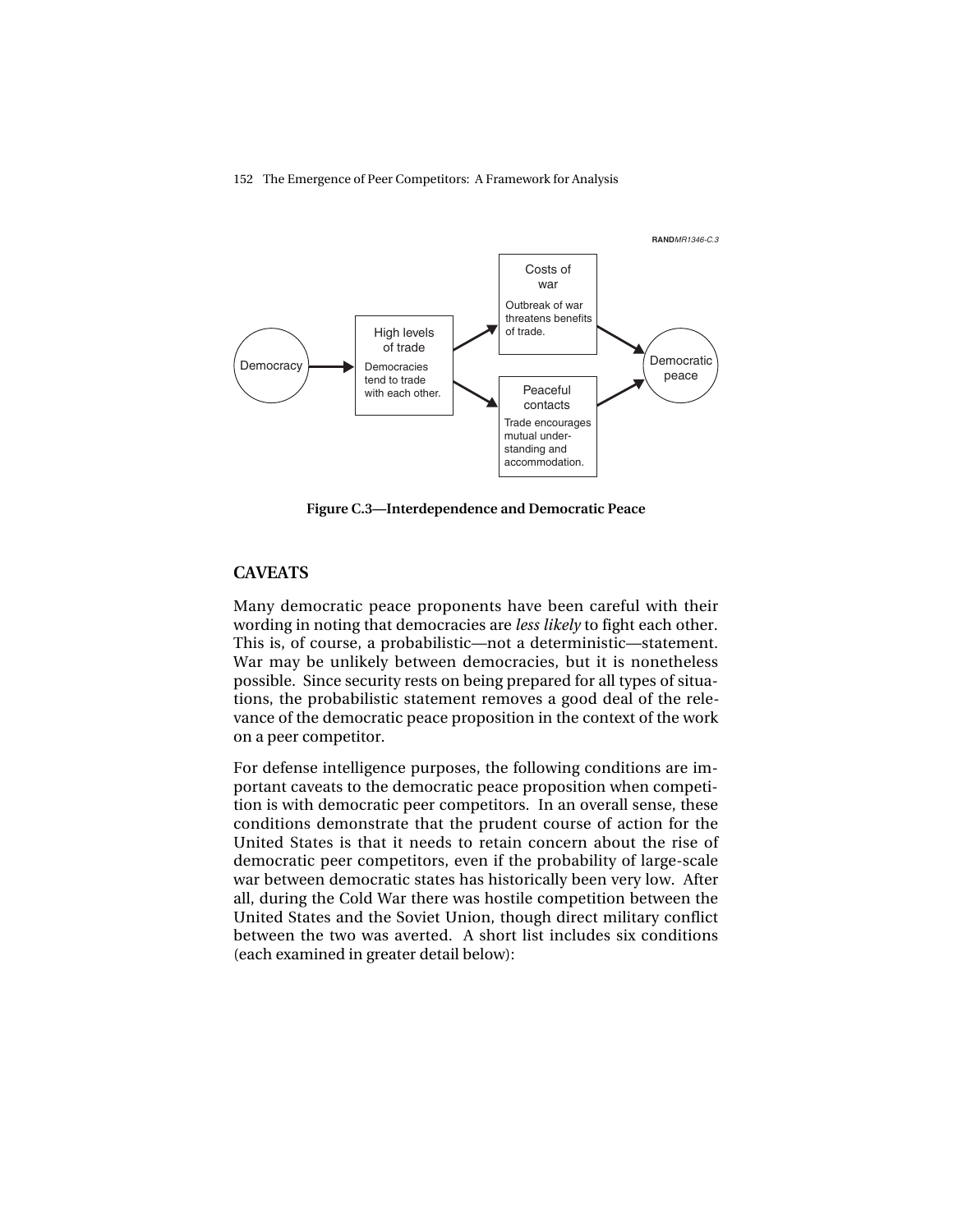- Democratic states are not immune from security competition and wars with nondemocracies, both of which could bring them into conflict with the United States.
- Democratizing states may be more war-prone.
- Perceptions of other democracies as peaceful and friendly can change if there is substantial security or economic competition.
- Democracies may resort to proxy wars or covert action, rather than direct conflict.
- There have been numerous periods of democratic reversals in history and there may be some in the future.
- Democratic peace may be an example of high correlation rather than causation, making it of questionable utility for intelligence purposes.

### **Security Competition**

 $\overline{\phantom{a}}$ 

While democratic peace arguments have drawn attention to the statistical fact that democracies have historically not been involved in wars with other democracies, democratic states have engaged in hostile competition with each other. In general, changes in the relative capabilities of rising powers tend to trigger changes in their behavior. Typically, they will want more influence commensurate with their increased power, and they may be less willing to back down during disputes.<sup>12</sup> Consequently, proto-peers that become increasingly powerful relative to the United States—regardless of regime type—are likely to push for increased influence in areas that they consider strategically important. This might take one of two forms.

First, security competition might lead the United States and a democratic proto-peer to clash over influence in a specific region or coun-

 $12$ With perhaps a few exceptions, the historical record shows that rising powers generally seek to expand their influence. For instance, an increasingly powerful United States in the latter half of the 19th century implemented the expansionist policy of "Manifest Destiny," followed by increasing interventionism in Latin America, the Pacific, and East Asia. Great Britain, Weimar and Nazi Germany, Czarist Russia, and the Soviet Union followed this somewhat general pattern: Increases in state power led to an expansion of political interests abroad. Zakaria, *From Wealth to Power*.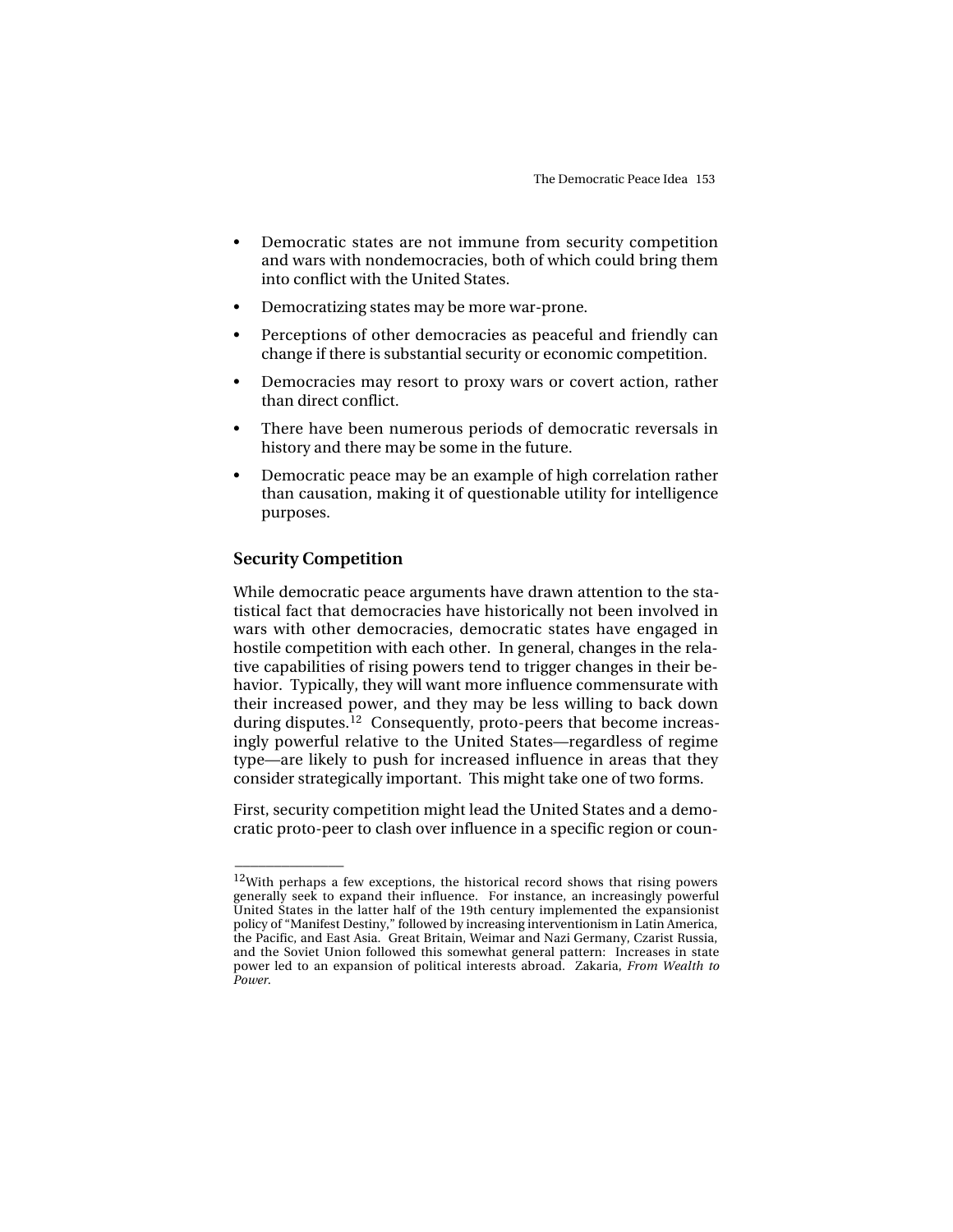try. This would not *ipso facto* lead to war. Given that the United States has strong interest and is involved in the security realm in much of the world, it would hardly be surprising to have security competition in areas where there was a conflict of interest. Second, as many democratic peace proponents freely admit, democracies have fought numerous wars with—and used violence against authoritarian states.13 They have been aggressors, pursued imperialistic policies, and built empires; in sum, they are not immune from policies of subjugation and belligerence. It is conceivable that the United States might consider coming to the aid of a nondemocratic state that has been either attacked or intimidated by a rising democratic proto-peer. If such aid were to be extended in areas that were of strategic importance to the United States, the probability of conflict would be greater.

## **Democratization**

\_\_\_\_\_\_\_\_\_\_\_\_\_\_

Although this is not an argument accepted universally among democratic peace proponents, some scholars claim that states that are in the process of democratization—and that have not become established, consolidated democracies—tend to be more warlike.<sup>14</sup> Indeed, democratization can be an extremely rocky and tenuous transitional period, and, depending on the definition of a transitional period, there is evidence to suggest that democratizing states are more inclined to fight wars than are states that do not undergo regime change. Several factors seem to affect the probability of war during transition:

- Democratization leads to the establishment of a number of politically significant groups with diverse and sometimes conflicting platforms.
- Threatened elites have an impetus to mobilize allies among the mass population, sometimes along nationalist lines.
- State authority in general is weak and unstable.

<sup>13</sup>Zeev Maoz and Nasrin Abdolali, "Regime Types and International Conflict, 1816– 1976," *Journal of Conflict Resolution*, 33:1 (March 1989), pp. 3–35.

<sup>&</sup>lt;sup>14</sup>"Democratization" refers to the process where states have undergone a regime change in a democratic direction.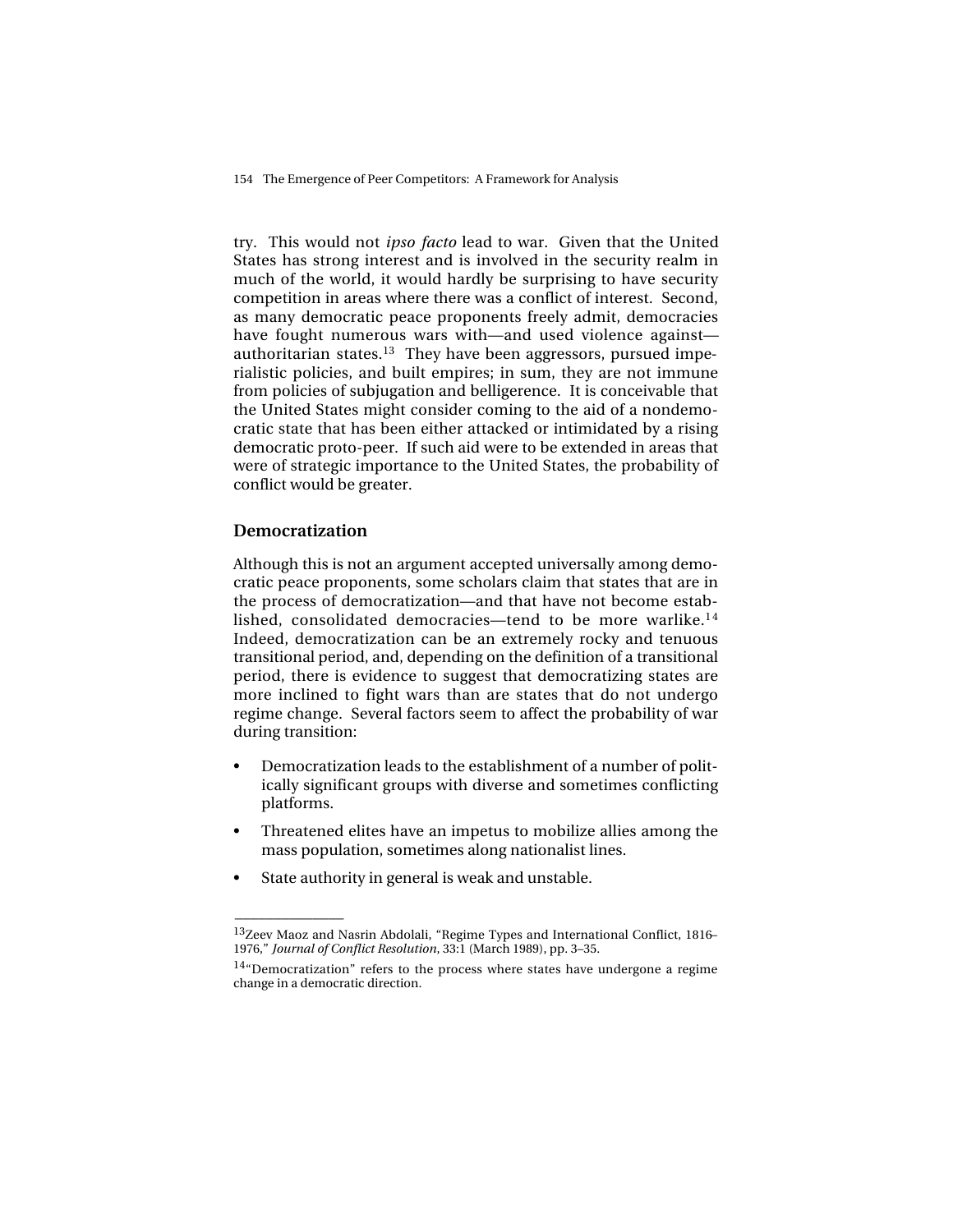Specifically, the danger of war increases when elites attempt to retain or increase mass support by utilizing nationalist or populist themes during the democratization process—and trigger mass nationalism and elite logrolling.15 Furthermore, this transition period can also be destabilized by civil war, which often breaks out for many of the reasons listed above.16

Since the democratization process can be extremely unstable, and since states that are in this transition period may be more warlike and often suffer destabilizing and bloody civil wars, peers and protopeers undergoing democratic transitions may be an especially worrisome problem for the United States. Democratization can be a fairly long process—perhaps occurring over several decades—and, even then, the creation of a consolidated democratic political system is by no means inevitable.

# **Changing Perceptions**

 $\overline{\phantom{a}}$ 

Normative explanations of the democratic peace contend that democratic states externalize their domestic political norms of tolerance and compromise in their foreign relations with other democratic states. As two proponents note: "Political conflicts in democracies are resolved through compromise rather than through elimination of opponents. This norm allows for an atmosphere of 'live and let live' that results in a fundamental sense of stability at the

<sup>&</sup>lt;sup>15</sup>Edward D. Mansfield and Jack Snyder, "Democratization and the Danger of War," *International Security,* 20:1 (Summer 1995), pp. 5–38; Edward D. Mansfield and Jack Snyder, "Democratization and War," *Foreign Affairs*, 74:2 (May/June 1995), pp. 79–97; Jack L. Snyder, *From Voting to Violence: Democratization and Nationalist Conflict,* New York: W. W. Norton, 2000; and Michael D. Ward and Kristian S. Gleditsch, "Democratizing for Peace," *American Political Science Review*, 92:1 (March 1998), pp. 51–61.

<sup>&</sup>lt;sup>16</sup>A number of authors have posited that the democratization and war argument is either overstated or that regime change and war involvement are independent of one another. See, for example, William R. Thompson and Richard Tucker, "A Tale of Two Democratic Peace Critiques," *Journal of Conflict Resolution*, 41:3 (June 1997), pp. 428– 454; Reinhard Wolf, Erich Weede, Andrew J. Enterline, and Edward D. Mansfield and Jack Snyder, "Correspondence: Democratization and the Danger of War," *International Security*, 20:4 (Spring 1996), pp. 176–207.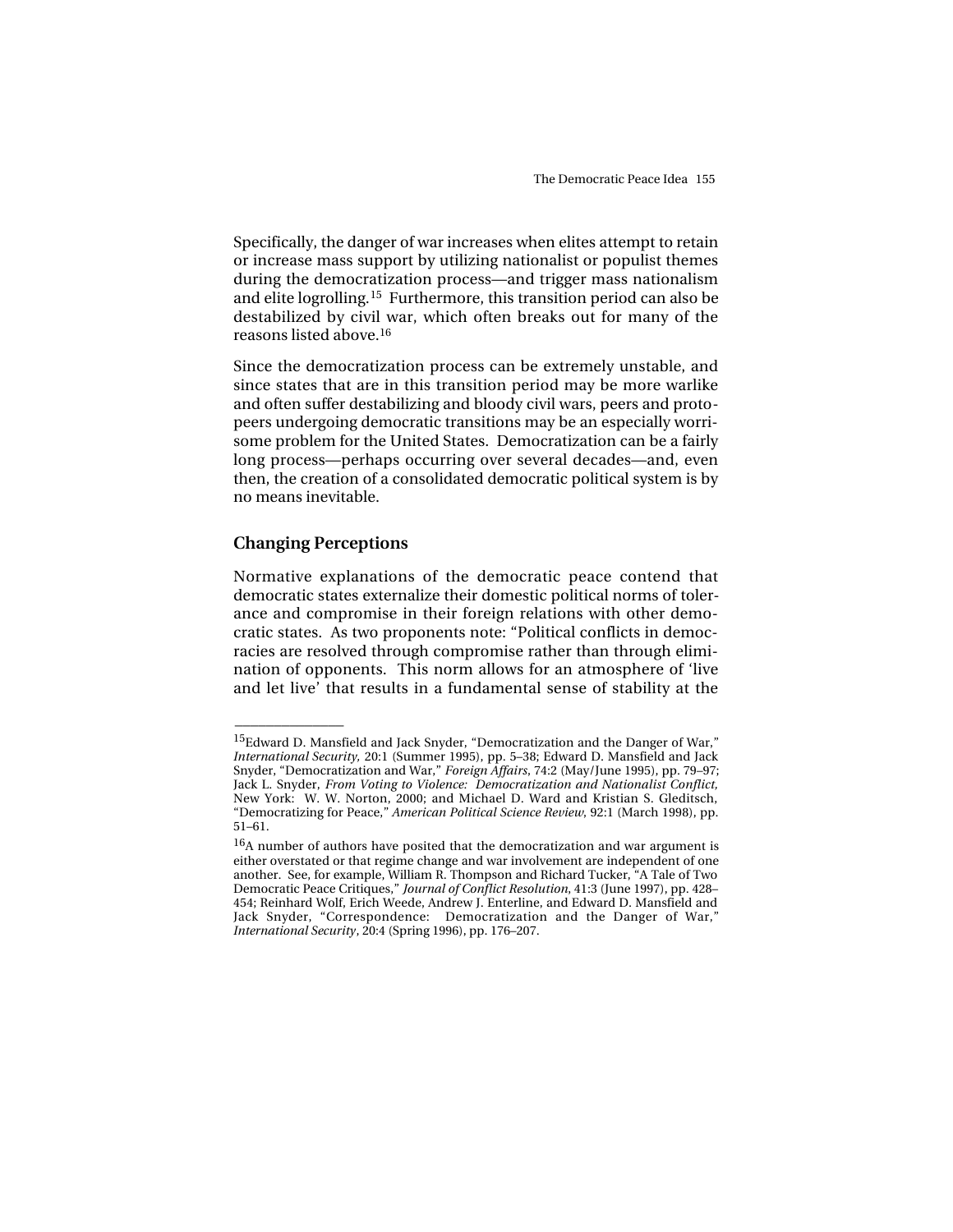personal, communal, and national level."17 Moreover, borrowing from Immanuel Kant's Second Definitive Article, democratic peace arguments explain that international law entreats democratic states to harbor mutual respect for each other.18 Kant notes: "As culture grows and men gradually move towards greater agreement over their principles, they lead to mutual understanding and peace."19

However, recent examples demonstrate that perceptions of other democracies can change rapidly and decisively.20 For instance, economic competition between the United States and Japan in the late 1980s and early 1990s led to significant tension between them and led to public opinion in both countries shifting to view the other as a competitor. The point here is significant. While democratic states have frequently considered other democratic states unthreatening, norms of respect and perceptions of friendliness can change when states are faced with substantial security—or even economic competition. This is an important finding for assessing potential peer competitors because it suggests that hostile competition between the United States and another democratic great power is not a remote possibility; democratic norms and perceptions are not infallible.

#### **Covert Action and Proxy Wars**

 $\overline{\phantom{a}}$ 

Democratic peace arguments focus predominantly on the unlikelihood of interstate war between democracies—where war is defined

<sup>17</sup>Zeev Maoz and Bruce Russett, "Normative and Structural Causes of Democratic Peace, 1946–1986," *American Political Science Review*, 87:3 (September 1993), pp. 624– 638.

<sup>18</sup>Michael W. Doyle, "Liberalism and World Politics," *American Political Science Review*, 80:4 (December 1996), pp. 1151–1169.

<sup>19</sup>Immanuel Kant, *Kant's Political Writings*, Hans Reiss (ed.), H.B. Nisbet (trans.), Cambridge: Cambridge University Press, 1970, p. 114.

<sup>20</sup>For a historical account of changing perceptions of democracies, see Ido Oren, "The Subjectivity of the 'Democratic' Peace: Changing U.S. Perceptions of Imperial Germany," *International Security*, 20:2 (Fall 1995), pp. 147–184; Joanne Gowa, "Democratic States and International Disputes," *International Organization*, 49:3 (Summer 1995), pp. 511–522; and Joanne Gowa, *Ballots and Bullets: The Elusive Democratic Peace,* Princeton, NJ: Princeton University Press, 1999.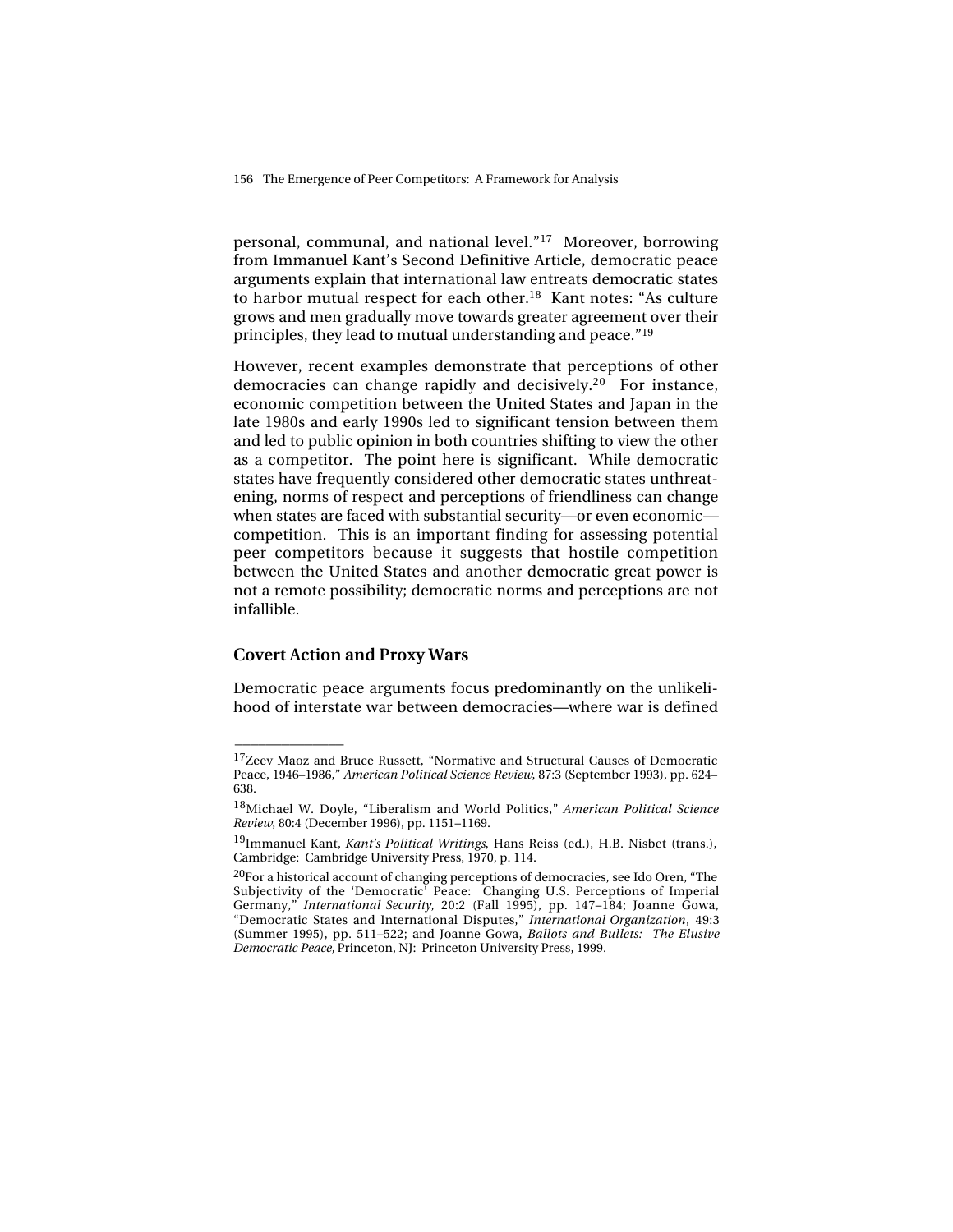as a minimum of 1,000 battle deaths.<sup>21</sup> One problem with this definition, however, is that it ignores conflict at lower levels of violence, such as covert action and low levels of armed conflict, against democratic and democratizing states.22 Such examples do show that democratic states are willing to use force against other democracies. This has an important implication *vis-à-vis* future proto-peers and peers because it suggests that United States competitors might engage in covert action, rather than direct conflict.

Another related problem with the democratic peace is that it fails to note the possibility of proxy wars. In a very real sense, the Cold War—the preeminent contemporary version of hostile peer competition—was fought *en masse* as a series of covert operations and proxy wars.23 Indeed, the future competition between the United States and a potential peer competitor would not *ipso facto* have to lead to direct military confrontation. Instead, conflict could occur on the periphery in third states.

## **Democratic Reversals**

 $\overline{\phantom{a}}$ 

The number of democratic states has increased exponentially over the course of the 20th century, but the upswing has not been constant. Instead, it should come as no surprise that democracy has progressed in fits and starts, with as many as 70 instances when democratic states have suffered reversals.24 Democracy, like history, is not unidirectional. As Samuel Huntington notes, the first two waves of democratization (1828–1926 and 1943–1962) were followed by reverse waves (1922–1942 and 1958–1975).<sup>25</sup> There have been cases of democratic great powers that have suffered reversals. Twentieth century examples include Italy in the 1920s and Germany

<sup>21</sup>This benchmark is used by the Correlates of War database at the University of Michigan.

<sup>22</sup>Exceptions include David P. Forsythe, "Democracy, War, and Covert Action," *Journal of Peace Research*, 29:4 (1992), pp. 385–395.

<sup>23</sup>See, for example, John Lewis Gaddis, "The Long Peace: Elements of Stability in the Postwar International System," *International Security*, 10:4 (Spring 1986), pp. 99–142.

<sup>24</sup>Robert A. Dahl, *On Democracy*, New Haven, CT: Yale University Press, 2000, p. 145.

<sup>25</sup>Samuel P. Huntington, *The Third Wave: Democratization in the Late Twentieth Century,* Norman and London: University of Oklahoma Press, 1991.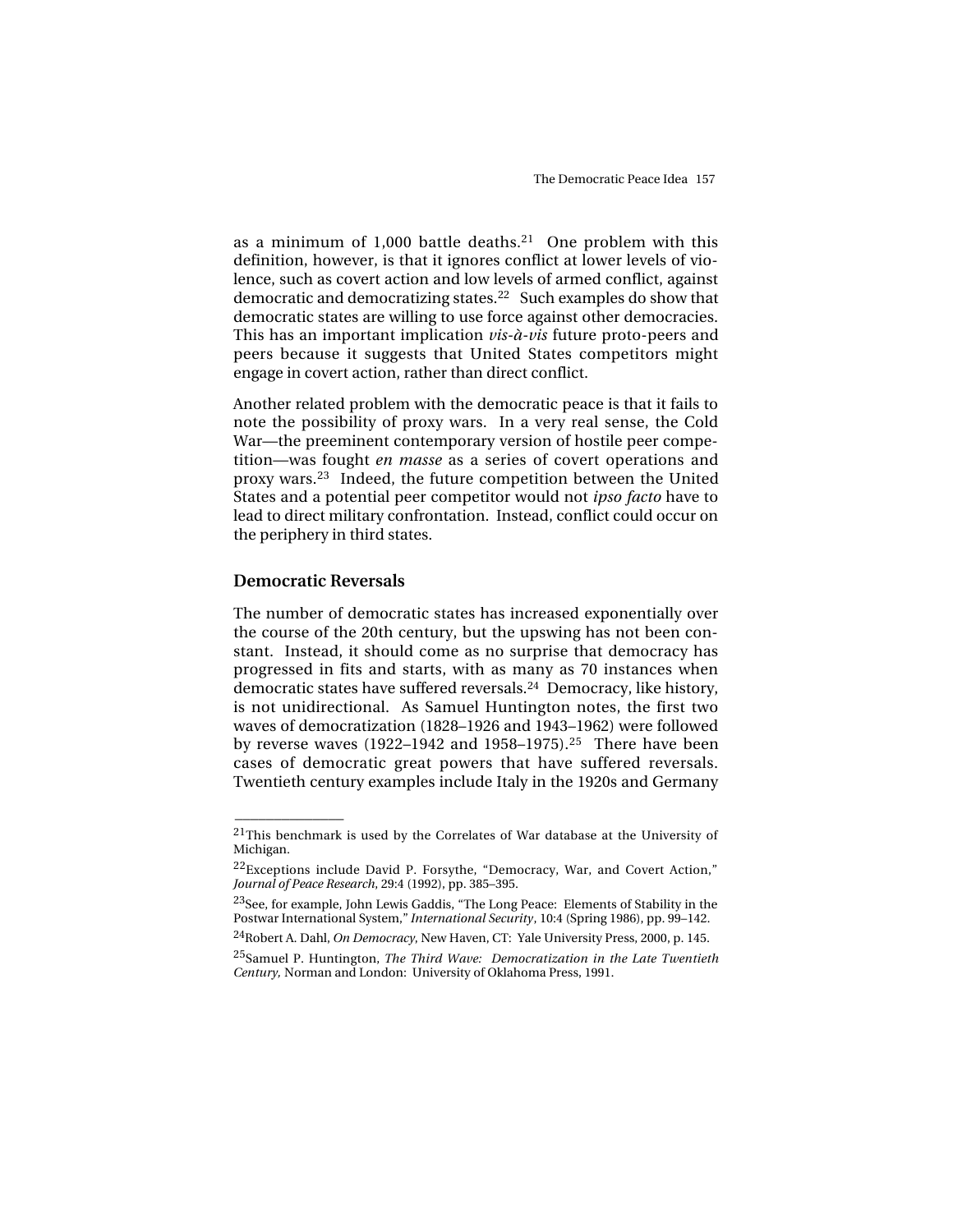and Japan in the 1930s. It is perhaps telling that each of these states subsequently went on an aggressive foreign spree.26

The fact that reversals do happen has implications for current debates concerning proto-peers and potential peer competitors to the United States. First, consolidated democratic great powers—states that have established the norms and practices of a strong and grounded civil society, a fully functioning political society, a rule of law that is upheld and respected, a state apparatus that respects, protects, and upholds the rights of citizens, and a market-oriented economic society—appear substantially *less likely* to suffer a democratic reversal.27 Of course, in the long term no country is ever completely immune from slipping into decline and eventually into authoritarianism. Yet the very fact that democracy has become firmly entrenched in the norms and practices of consolidated states—that it has become "the only game in town"—makes them *de facto* much less vulnerable to reversals.

Second, democratic states that have either begun to slip into decline or are perhaps still in the process of a transition are much more vulnerable to reversals. Indeed, Russia has a recent authoritarian past, and India suffered a democratic setback in the mid-1970s and has democratic institutions that are of questionable effectiveness.28 Furthermore, as the German, Japanese, and Italian cases suggest, democratic reversals can lead to aggressive foreign excursions.

### **Causal Logic**

 $\overline{\phantom{a}}$ 

While an impressive amount of statistical research has demonstrated that democratic states historically have refrained from waging war on each other, the causal explanations have been much more contentious. Opponents of the democratic peace idea contend that the

<sup>26</sup>Snyder and Mansfield, "Democratization and the Danger of War," pp. 30–31.

 $27$ For work on consolidated democracies see Juan J. Linz and Alfred C. Stepan, *Problems of Democratic Transition and Consolidation: Southern Europe, South America, and Post-Communist Europe,* Baltimore and London, John Hopkins University Press, 1996, pp. 3–15.

<sup>28</sup>Patrick Heller, "Degrees of Democracy: Some Comparative Lessons from India," *World Politics*, 52:4 (July 2000), pp. 484–519.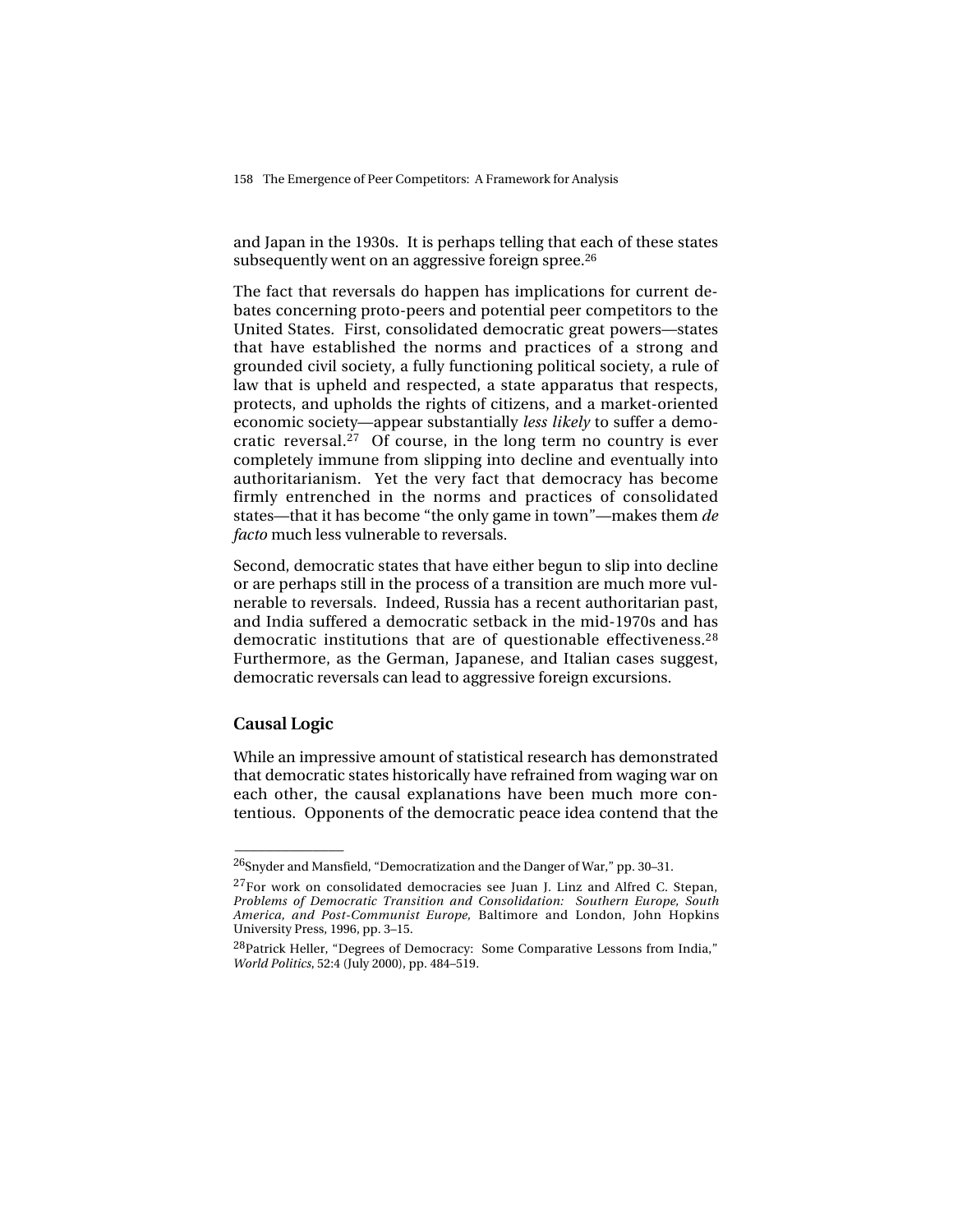phenomenon may simply be a function of high correlation, rather than causation. Such arguments can be put into four groups.

First, if democratic institutions had a pacifying effect on leaders through constitutional and legal restraints, free public debate, or the desire to be reelected—they would have peaceful relations with *all* states. Second, normative arguments have several deficiencies. As noted earlier, the view that democratic states externalize peaceful norms of behavior with other democracies is contradicted by the fact that they can still engage in security competition, utilize covert action, and change perceptions of other democracies as friendly depending on the context. Moreover, a number of wars between democracies were averted because of adverse distributions of military capabilities and concerns that other states would take advantage of the fight—not because of normative "live and let live" reasons.29 Third, interdependence arguments in general are suspect because interdependence may very well help promote war, as well as peace. On the one hand, it may help cause peace by augmenting contacts among states and contributing to mutual understanding; on the other, it increases the occasion for conflicts that may promote resentment and even war.30 Thus, interdependence may be an *effect* of peace—rather than a *cause* of it. Fourth, some scholars claim that statistical evidence suggests that only after 1945 did pairs of democracies become significantly less war-prone. However, peace between democracies during the post-1945 period may have been largely a function of alliance patterns caused by the Cold War, rather than democratic peace explanations.31

All of the above arguments continue to be hotly debated. Moreover, probably the most interesting development in the democratic peace area over the last two years has been the emergence of a causal, em-

 $\overline{\phantom{a}}$ 

<sup>29</sup>Christopher Layne, "Kant or Cant: The Myth of the Democratic Peace," *International Security*, 19:2 (Fall 1994), pp. 5–49.

<sup>30</sup>Katherine Barbieri, "Economic Interdependence: A Path to Peace or a Source of Interstate Conflict?" *Journal of Peace Research*, 33:1 (February 1996), pp. 29–49; Kenneth N. Waltz, "Structural Realism After the Cold War," *International Security*, 25:1 (Summer 2000), pp. 5–41.

<sup>31</sup>Henry S. Farber, "Polities and Peace," *International Security*, 20:2 (Fall 1995), pp. 123–146. Also see David E. Spiro, "The Insignificance of the Liberal Peace," *International Security*, 19:2 (Fall 1994), pp. 50–86. For an argument against this objection, see Thompson and Tucker, "A Tale of Two Democratic Peace Critiques."